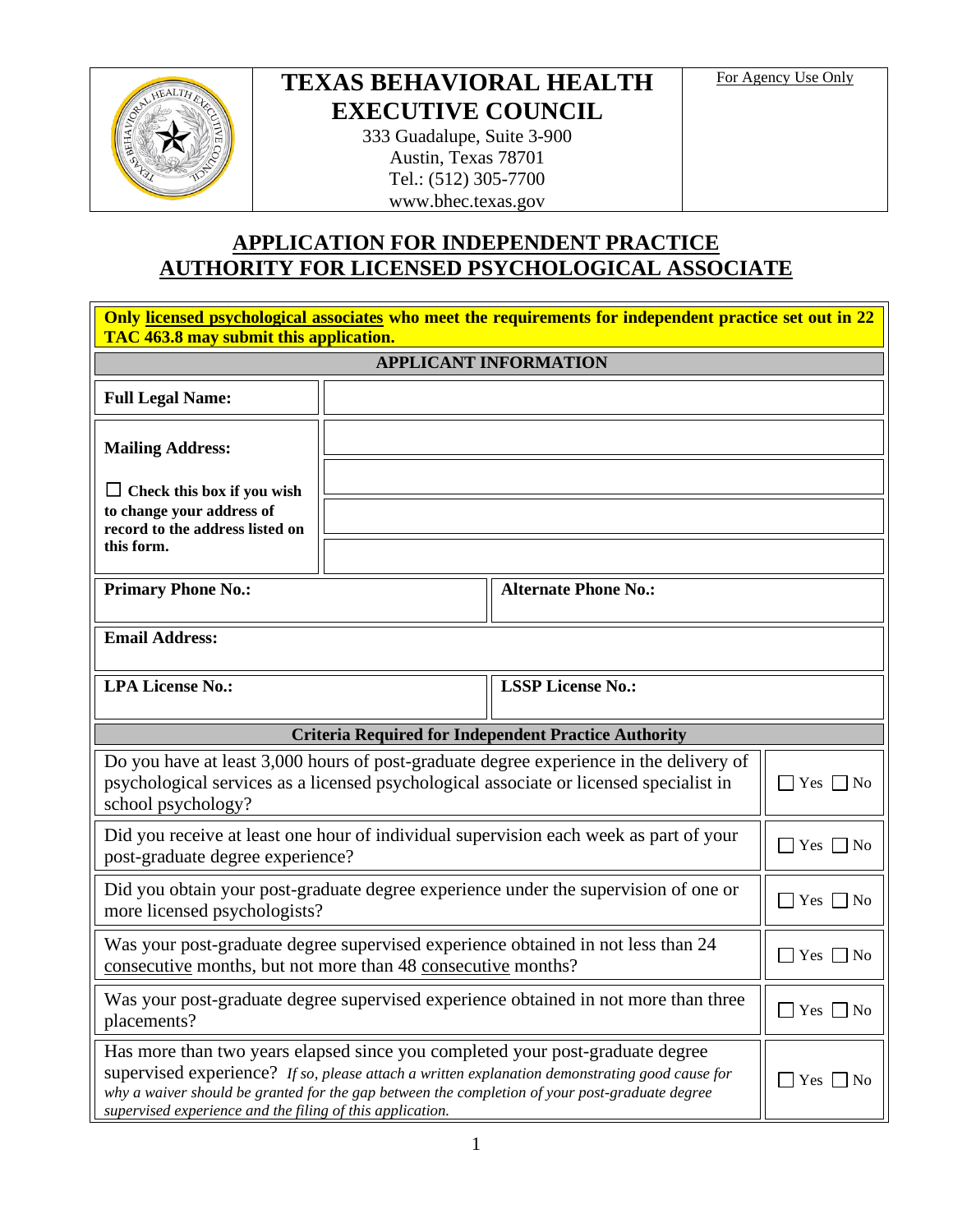| Were any of your supervisors for your post-graduate degree experience practicing<br>with a restricted license when providing supervision?                                                                                                                                                                                                                                                                                                                                                                                                                                                | $Yes \mid \text{No}$ |  |  |  |  |
|------------------------------------------------------------------------------------------------------------------------------------------------------------------------------------------------------------------------------------------------------------------------------------------------------------------------------------------------------------------------------------------------------------------------------------------------------------------------------------------------------------------------------------------------------------------------------------------|----------------------|--|--|--|--|
| Were any of your supervisors for your post-graduate degree experience related to you<br>within the second degree of affinity (marriage) or consanguinity (blood)?                                                                                                                                                                                                                                                                                                                                                                                                                        | Yes $\Box$ No        |  |  |  |  |
| Have you attached or enclosed herewith the required form signed by your<br>supervisor(s) documenting your post-graduate degree supervised experience?                                                                                                                                                                                                                                                                                                                                                                                                                                    | Yes   INo            |  |  |  |  |
| <b>AREAS OF INTENDED PRACTICE</b>                                                                                                                                                                                                                                                                                                                                                                                                                                                                                                                                                        |                      |  |  |  |  |
| Please identify each area where you intend to practice independently as a licensed psychological associate. By<br>identifying an area, you are representing that you possess the requisite education, skills, and training needed to<br>practice independently in that area.<br>The identification of areas of intended practice herein by a licensee will not operate to restrict the licensee's ability to<br>practice in other areas in the future, so long as the licensee possesses the requisite education, skills, and training needed to<br>practice competently in those areas. |                      |  |  |  |  |
| Child Clinical<br>Counseling<br>School<br>Industrial/Organizational<br><b>Health Psychology</b><br>Academic (teaching)<br>Forensic<br>Research<br>Other:                                                                                                                                                                                                                                                                                                                                                                                                                                 |                      |  |  |  |  |

### **\*\*IMPORTANT INFORMATION FOR APPLICANTS\*\***

Be sure that your address is current. Correspondence from the Council will not be forwarded.

If your application for independent practice authority is granted:

- Your license status will be changed to reflect your independent practice authority and you will be sent a replacement renewal permit to reflect this new status. This change will not affect your renewal date, original license issue date, or your license number.
- You must use the title *licensed psychological associate* or *psychological associate* when practicing under this license. You may not refer to yourself as a *licensed psychologist* or *psychologist*.
- You remain subject to all of the Council's rules, including 22 TAC 463.8(f) pertaining to the required notification of patients and 22 TAC 465.9 relating to competency.
- You must exercise great care to ensure you continue practicing only within your area(s) of competency.
- You may not conduct child custody or adoption evaluations, competency or insanity evaluations, or fitness-for-duty evaluations for law enforcement personnel. According to the relevant statutes and regulations governing those evaluations, licensed psychologists are the only providers licensed by this agency who are permitted to conduct those evaluations. Additionally, you may not sign the *Declaration of Psychological and Emotional Health* form required for any individual seeking a personal protection endorsement under 37 TAC §35.91.

You are encouraged to review Title 22, Part 21, Chapter 465 of the Texas Administrative Code to ensure you have a thorough understanding of those rules before engaging in independent practice.

Following submission of this application, please allow 20 business days for processing before contacting agency staff.

| $\sim$<br><u>-orguatul t.</u> |   |  | $\overline{\phantom{a}}$<br>valt. |
|-------------------------------|---|--|-----------------------------------|
|                               | . |  |                                   |

#### **Return this completed form to the address listed above.**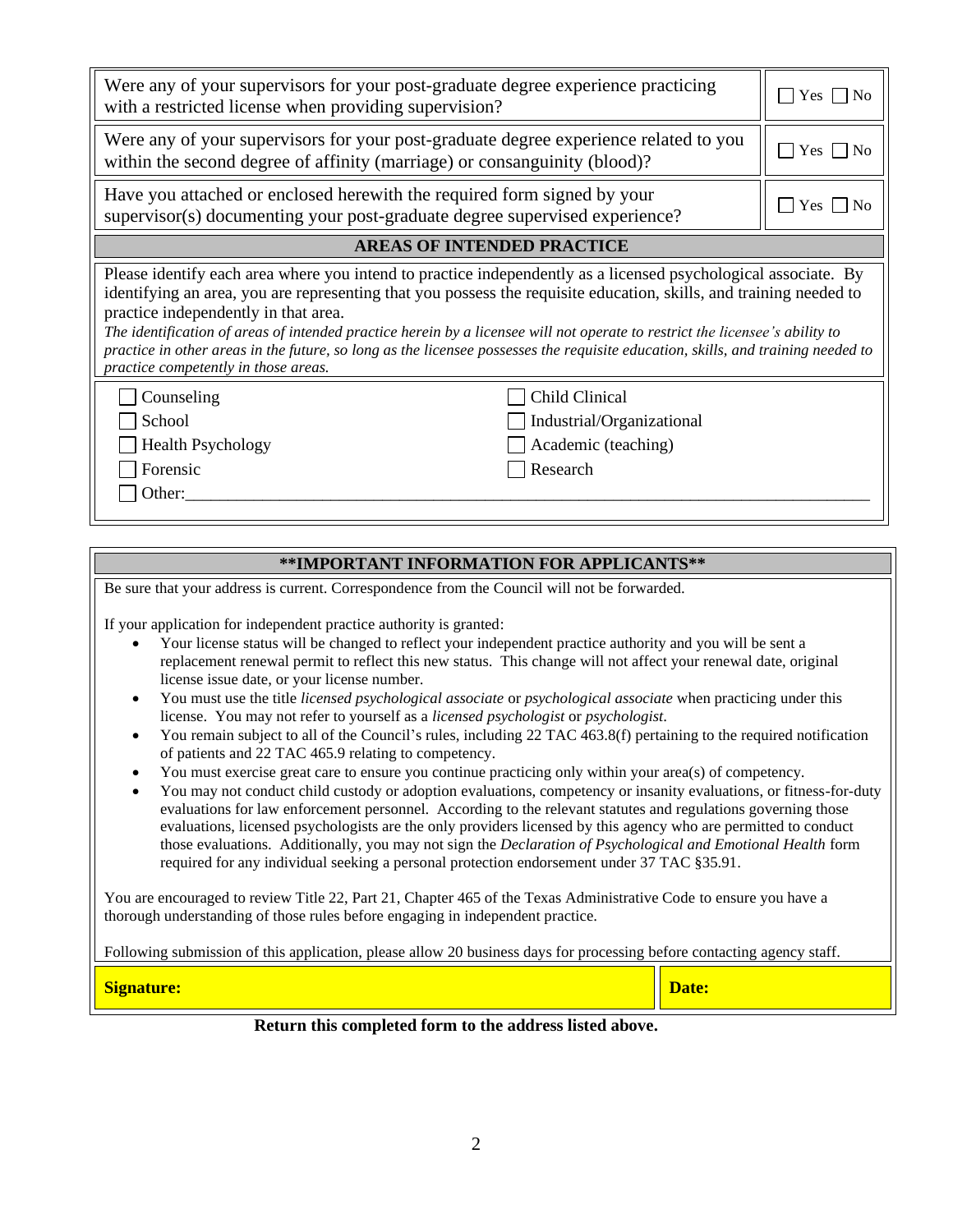

## **TEXAS BEHAVIORAL HEALTH EXECUTIVE COUNCIL**

For Agency Use Only

333 Guadalupe, Suite 3-900 Austin, Texas 78701 Tel.: (512) 305-7700 www.bhec.texas.gov

### **DOCUMENTATION OF SUPERVISED EXPERIENCE - INDEPENDENT PRACTICE AUTHORITY FOR LICENSED PSYCHOLOGICAL ASSOCIATE**

The below-named applicant is seeking licensure with the Texas Behavioral Health Executive Council. The following information is needed in order to confirm that the applicant has completed the required supervision which meets the requirements under 22 TAC 463.8(c)(2). Please respond as quickly as possible so that agency staff can consider the applicant's qualifications without undue delay.

| <b>SUPERVISOR INFORMATION</b>                                                                                                                                                            |  |                             |  |  |  |
|------------------------------------------------------------------------------------------------------------------------------------------------------------------------------------------|--|-----------------------------|--|--|--|
| Name (Last, First, Middle):                                                                                                                                                              |  |                             |  |  |  |
|                                                                                                                                                                                          |  |                             |  |  |  |
| <b>Mailing Address:</b>                                                                                                                                                                  |  |                             |  |  |  |
|                                                                                                                                                                                          |  |                             |  |  |  |
|                                                                                                                                                                                          |  |                             |  |  |  |
| <b>Primary Phone No.:</b>                                                                                                                                                                |  | <b>Alternate Phone No.:</b> |  |  |  |
| <b>Email Address:</b>                                                                                                                                                                    |  |                             |  |  |  |
| <b>Psychologist License No.:</b>                                                                                                                                                         |  |                             |  |  |  |
| <b>SUPERVISEE INFORMATION</b>                                                                                                                                                            |  |                             |  |  |  |
| Name (Last, First, Middle):                                                                                                                                                              |  |                             |  |  |  |
| <b>Name and Address of</b>                                                                                                                                                               |  |                             |  |  |  |
| <b>Primary Facility or Office</b><br><b>Where Post-Graduate</b>                                                                                                                          |  |                             |  |  |  |
| <b>Degree Supervised</b><br><b>Experience Occurred:</b>                                                                                                                                  |  |                             |  |  |  |
|                                                                                                                                                                                          |  |                             |  |  |  |
| <b>LPA License No.:</b>                                                                                                                                                                  |  | <b>LSSP License No.:</b>    |  |  |  |
| Did you provide this individual with at least 3,000 hours of post-graduate degree<br>$\bigcap$ Yes<br>N <sub>0</sub><br>supervised experience in the delivery of psychological services? |  |                             |  |  |  |

**Documentation of Supervised Experience -**

**Application for Independent Practice Authority for Licensed Psychological Associate**